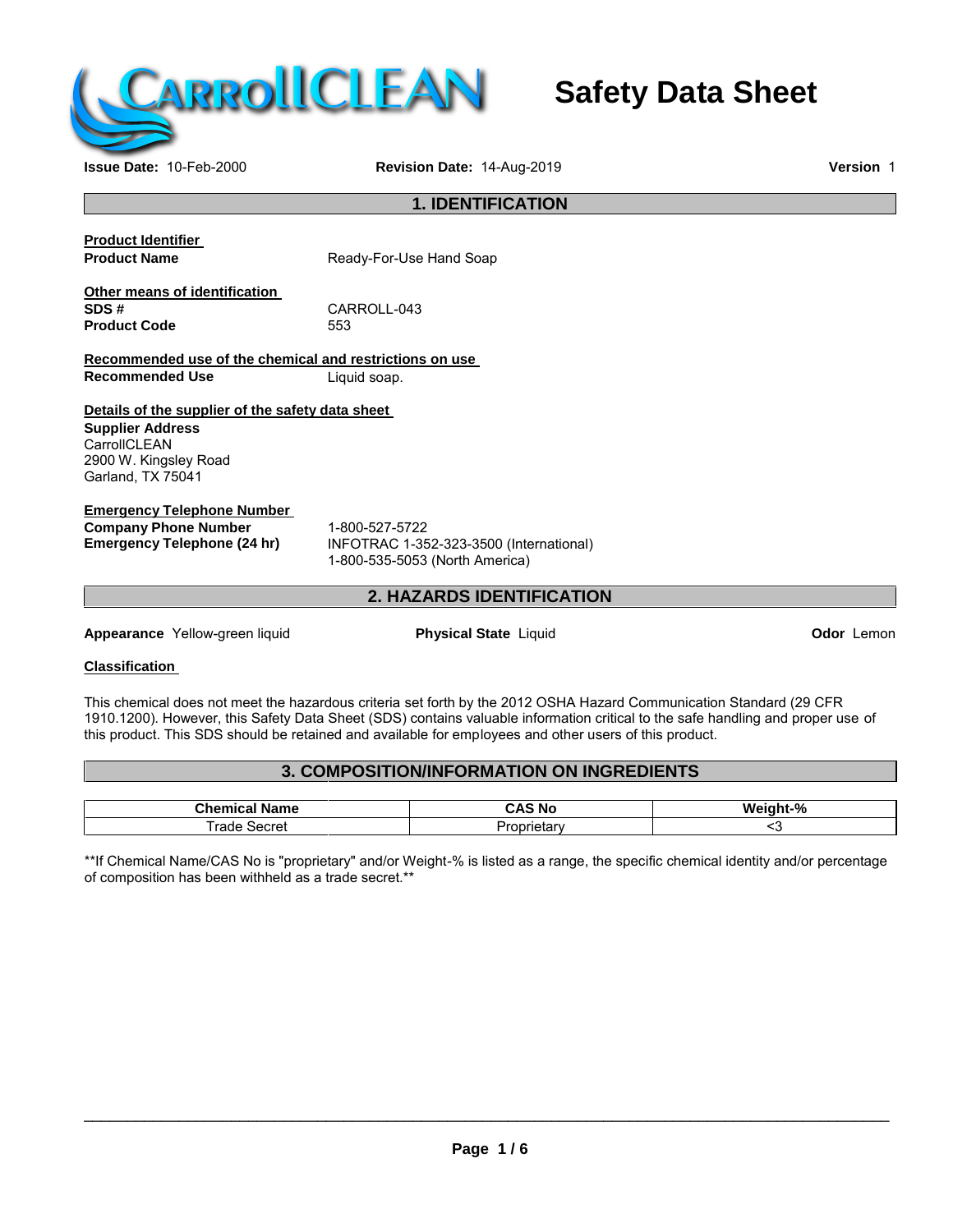## **4. FIRST-AID MEASURES**

## **First Aid Measures**

| <b>Eye Contact</b>                  | Rinse immediately with plenty of water, also under the eyelids, for at least 15 minutes. If<br>eye irritation persists: Get medical advice/attention. |
|-------------------------------------|-------------------------------------------------------------------------------------------------------------------------------------------------------|
| <b>Skin Contact</b>                 | If skin irritation occurs, rinse affected area with water.                                                                                            |
| <b>Inhalation</b>                   | None under normal use conditions.                                                                                                                     |
| Ingestion                           | Give large quantities of water. Do not induce vomiting. Get medical attention.                                                                        |
| Most important symptoms and effects |                                                                                                                                                       |
| <b>Symptoms</b>                     | Contact may cause irritation and redness.                                                                                                             |
|                                     | Indication of any immediate medical attention and special treatment needed                                                                            |

**Notes to Physician** Treat symptomatically.

## **5. FIRE-FIGHTING MEASURES**

## **Suitable Extinguishing Media**

Use extinguishing measures that are appropriate to local circumstances and the surrounding environment.

## **Unsuitable Extinguishing Media** Not determined.

## **Specific Hazards Arising from the Chemical**

None known.

## **Protective equipment and precautions for firefighters**

As in any fire, wear self-contained breathing apparatus pressure-demand, MSHA/NIOSH (approved or equivalent) and full protective gear.

## **6. ACCIDENTAL RELEASE MEASURES**

## **Personal precautions, protective equipment and emergency procedures**

**Personal Precautions** Use personal protective equipment as required.

**Environmental Precautions** See Section 12 for additional Ecological Information.

## **Methods and material for containment and cleaning up**

| <b>Methods for Containment</b> | Prevent further leakage or spillage if safe to do so. |
|--------------------------------|-------------------------------------------------------|
|--------------------------------|-------------------------------------------------------|

**Methods for Clean-Up** Flood area with water and then mop up. Dispose of in accordance with federal, state and local regulations.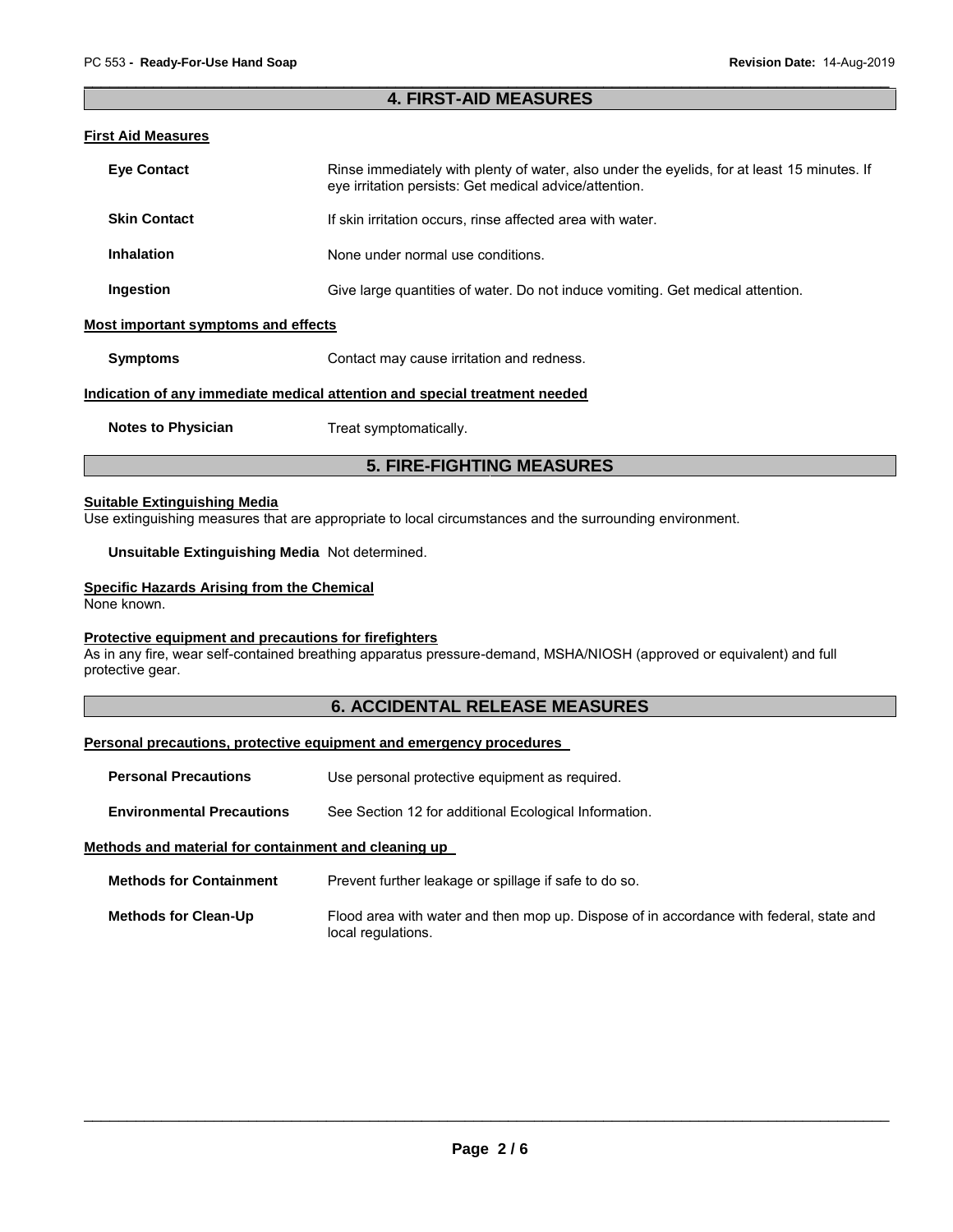## **7. HANDLING AND STORAGE**

### **Precautions for safe handling**

| <b>Advice on Safe Handling</b> | Handle in accordance with good industrial hygiene and safety practice. Do not destroy or |
|--------------------------------|------------------------------------------------------------------------------------------|
|                                | deface the label.                                                                        |

## **Conditions for safe storage, including any incompatibilities**

| <b>Storage Conditions</b>     | Keep containers tightly closed in a dry, cool and well-ventilated place. Store containers<br>upright. |
|-------------------------------|-------------------------------------------------------------------------------------------------------|
| <b>Incompatible Materials</b> | None known based on information supplied.                                                             |

## **8. EXPOSURE CONTROLS/PERSONAL PROTECTION**

## **Exposure Guidelines**

| <b>Chemical Name</b> | ACGIH TLV                    | OSHA PEL                              | <b>NIOSH IDLH</b>            |
|----------------------|------------------------------|---------------------------------------|------------------------------|
| ⊺rade Secret         | Ceiling: 2 mg/m <sup>3</sup> | (vacated) Ceiling: $2 \text{ mg/m}^3$ | Ceiling: 2 mg/m <sup>3</sup> |

## **Appropriate engineering controls**

**Engineering Controls** None under normal use conditions.

## **Individual protection measures, such as personal protective equipment**

| <b>Eye/Face Protection</b>      | Avoid contact with eyes.                                       |
|---------------------------------|----------------------------------------------------------------|
| <b>Skin and Body Protection</b> | No protective equipment is needed under normal use conditions. |
| <b>Respiratory Protection</b>   | No protective equipment is needed under normal use conditions. |

**General Hygiene Considerations** Handle in accordance with good industrial hygiene and safety practice.

## **9. PHYSICAL AND CHEMICAL PROPERTIES**

## **Information on basic physical and chemical properties**

| <b>Physical State</b><br>Appearance<br>Color                                                                                                                                                                                                                                                                                                                                                                                          | Liquid<br>Yellow-green liguid<br>Yellow-green                                                                                                                                                                                                      | Odor<br><b>Odor Threshold</b> | Lemon<br>Not determined |
|---------------------------------------------------------------------------------------------------------------------------------------------------------------------------------------------------------------------------------------------------------------------------------------------------------------------------------------------------------------------------------------------------------------------------------------|----------------------------------------------------------------------------------------------------------------------------------------------------------------------------------------------------------------------------------------------------|-------------------------------|-------------------------|
| <b>Property</b><br>рH<br><b>Melting Point/Freezing Point</b><br><b>Boiling Point/Boiling Range</b><br><b>Flash Point</b><br><b>Evaporation Rate</b><br><b>Flammability (Solid, Gas)</b><br><b>Upper Flammability Limits</b><br><b>Lower Flammability Limit</b><br><b>Vapor Pressure</b><br><b>Vapor Density</b><br><b>Specific Gravity</b><br><b>Water Solubility</b><br>Solubility in other solvents<br><b>Partition Coefficient</b> | Values<br>10.0<br>Not available<br>Not determined<br>None (will not burn)<br>Not determined<br>n/a-liquid<br>Not determined<br>Not determined<br>Not available<br>Not determined<br>1.01<br>Completely soluble<br>Not determined<br>Not determined | Remarks • Method<br>(1=Water) |                         |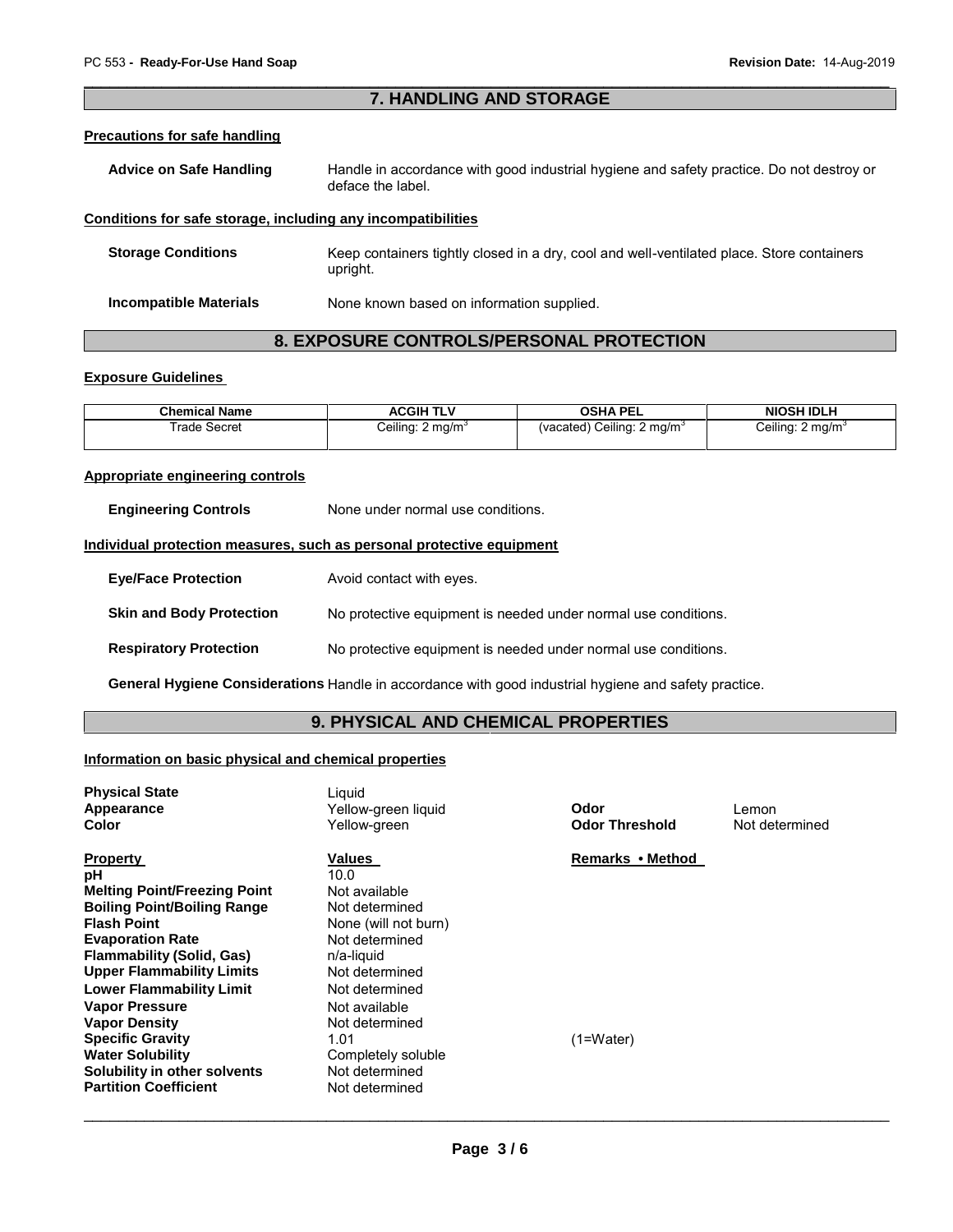## **Property Values Remarks • Method**

| <b>Auto-ignition Temperature</b> |  |
|----------------------------------|--|
| <b>Decomposition Temperature</b> |  |
| <b>Kinematic Viscosity</b>       |  |
| <b>Dynamic Viscosity</b>         |  |
| <b>Explosive Properties</b>      |  |
| <b>Oxidizing Properties</b>      |  |

**Not determined Not determined Not determined Not determined Not determined Not determined** 

## **10. STABILITY AND REACTIVITY**

## **Reactivity**

Not reactive under normal conditions.

## **Chemical Stability**

Stable under recommended storage conditions.

## **Possibility of Hazardous Reactions**

None under normal processing.

## **Conditions to Avoid**

None known.

## **Incompatible Materials**

None known based on information supplied.

## **Hazardous Decomposition Products**

None known based on information supplied.

## **11. TOXICOLOGICAL INFORMATION**

## **Information on likely routes of exposure**

| <b>Product Information</b> |                                                                                                       |
|----------------------------|-------------------------------------------------------------------------------------------------------|
| <b>Eye Contact</b>         | Avoid contact with eyes.                                                                              |
| <b>Skin Contact</b>        | Not expected to be a skin irritant during prescribed use.                                             |
| <b>Inhalation</b>          | Under normal conditions of intended use, this material is not expected to be an inhalation<br>hazard. |
| Ingestion                  | Do not taste or swallow.                                                                              |

## **Component Information**

| <b>Chemical Name</b>     | Oral LD50            | Dermal LD50 | <b>Inhalation LC50</b>   |
|--------------------------|----------------------|-------------|--------------------------|
| Coconut Oil<br>8001-31-8 | $>$ 5000 mg/kg (Rat) |             |                          |
| <b>Trade Secret</b>      | $= 214$ mg/kg (Rat)  |             |                          |
| <b>Trade Secret</b>      | $= 10$ g/kg (Rat)    |             | $\overline{\phantom{0}}$ |

## **Information on physical, chemical and toxicological effects**

**Symptoms** Please see section 4 of this SDS for symptoms.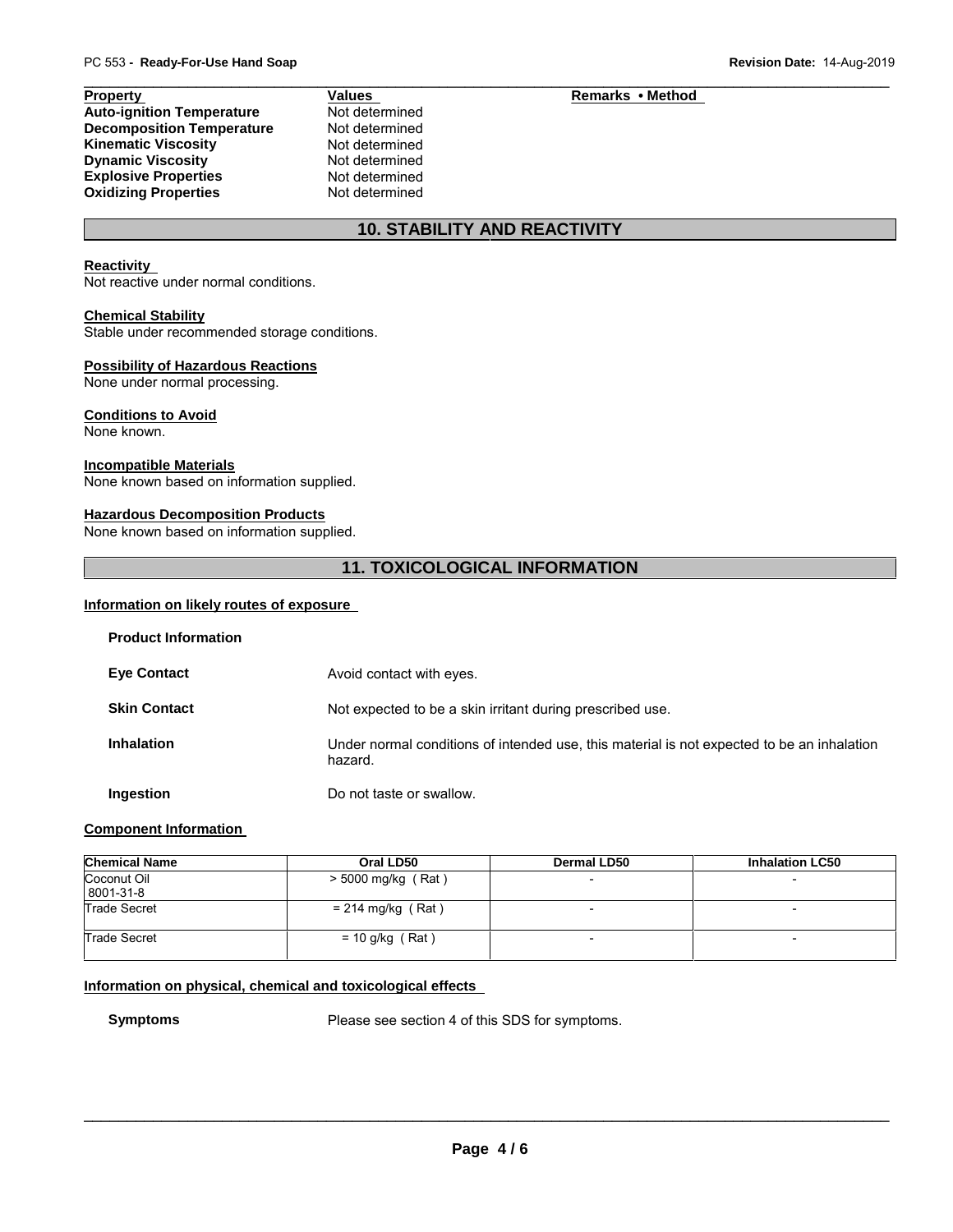# PC 553 - Ready-For-Use Hand Soap<br> **Revision Date:** 14-Aug-2019<br> **Revision Date:** 14-Aug-2019 **Delayed and immediate effects as well as chronic effects from short and long-term exposure**

**Carcinogenicity** This product does not contain any carcinogens or potential carcinogens as listed by OSHA, IARC or NTP.

## **Numerical measures of toxicity**

Not determined

## **12. ECOLOGICAL INFORMATION**

## **Ecotoxicity**

An environmental hazard cannot be excluded in the event of unprofessional handling or disposal.

| <b>Chemical Name</b> | Algae/aquatic plants                            | <b>Fish</b>                                                                                            | <b>Toxicity to</b><br>microorganisms | Crustacea                            |
|----------------------|-------------------------------------------------|--------------------------------------------------------------------------------------------------------|--------------------------------------|--------------------------------------|
| Trade Secret         |                                                 | 80: 96 h Gambusia affinis<br>mg/L LC50 static                                                          |                                      |                                      |
| Trade Secret         | 1.01: 72 h Desmodesmus<br>subspicatus mg/L EC50 | 41: 96 h Lepomis<br>macrochirus mg/L LC50<br>static 59.8: 96 h Pimephales<br>promelas mg/L LC50 static |                                      | 610: 24 h Daphnia magna<br>mg/L EC50 |

## **Persistence/Degradability**

Not determined.

## **Bioaccumulation**

Not determined.

## **Mobility**

| <b>Chemical Name</b> | <br>Partition<br>Coefficient |
|----------------------|------------------------------|
| Trade<br>Secret      | 0.83                         |

## **Other Adverse Effects**

Not determined

## **13. DISPOSAL CONSIDERATIONS**

## **Waste Treatment Methods**

| <b>Disposal of Wastes</b>     | Disposal should be in accordance with applicable regional, national and local laws and<br>regulations. |
|-------------------------------|--------------------------------------------------------------------------------------------------------|
| <b>Contaminated Packaging</b> | Disposal should be in accordance with applicable regional, national and local laws and<br>regulations. |

**California Hazardous Waste Status**

| <b>Chemical Name</b> | California Hazardous Waste Status |  |
|----------------------|-----------------------------------|--|
| ∘ Secret<br>rade     | Гохіс<br>____                     |  |
|                      | 'orrosive                         |  |

## **14. TRANSPORT INFORMATION**

| <b>DOT</b>  | Not regulated |
|-------------|---------------|
| <b>IATA</b> | Not regulated |
| <b>IMDG</b> | Not regulated |